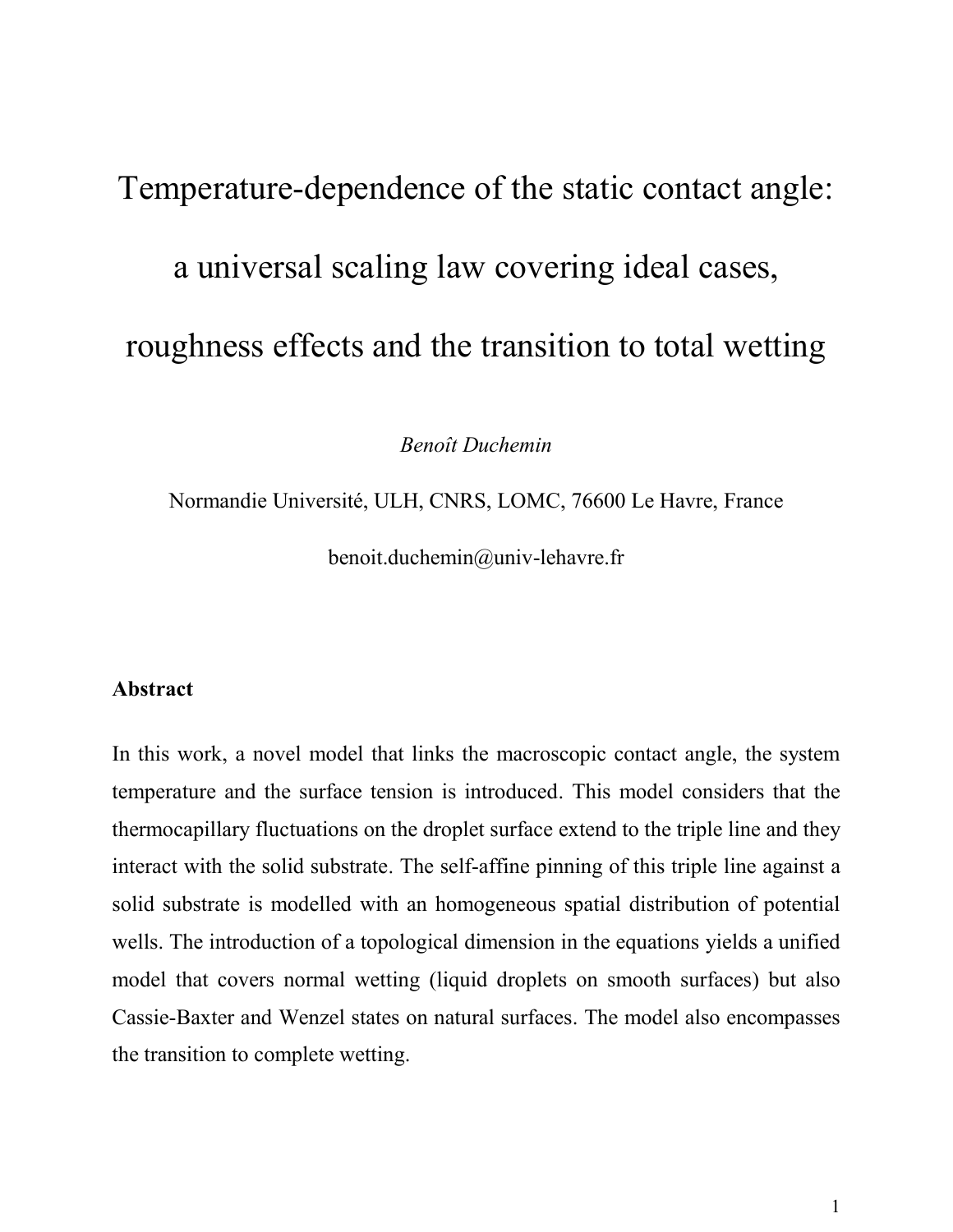#### **1. Introduction**

The physics of wetting is a topic of active research with an extremely broad range of practical applications. Daily applications cover the spreading of common liquids such as detergents on domestic surfaces, fungicides on plants or cosmetics on hair and skin. In the last two decades, a great deal of research has also been devoted to the modification of solid surfaces in order to produce surfaces displaying superhydrophobicity, superoleophobicity or superhydrophilicity.<sup>1-4</sup> These advanced surfaces often combine a chemical treatment and a roughness modification. These combinations of tailored geometry and chemical modifications spectacularly expand the functionalities of traditional coatings. As a result, novel coatings with specific anti-fingerprint, anti-fouling, non-wetting, non-adhesive or self-cleaning properties have become an industrial reality. All of the above-mentioned surfaces are exposed to a wide temperature range in working conditions. It is thus of importance to understand the impact of temperature variations on surface tensions and contact angles.

The surface tension and surface free energy of liquids and solids are not constant with temperature. Both of them are known to vary linearly with the temperature of the system.<sup>5</sup>–<sup>10</sup> The first theoretical studies devoted to the variation of surface tension of liquids as a function of temperature date back to the end of the 19<sup>th</sup> century and are attributed to Loránd Eötvös.5,11 Eötvös understood the variation of surface tension with temperature in the light of van der Waals' equation of state and of the principle of corresponding states. He expressed this dependence in a surprisingly simple form:

$$
\gamma_1 \cdot V_m^{2/3} = \kappa \cdot (T_0 - T) \tag{1}
$$

Where  $\gamma_1$  is the liquid surface tension,  $V_m$  is the molecular volume,  $\kappa$  is a constant, *T<sup>0</sup>* is a temperature close to the critical temperature of the liquid and *T* the temperature at which the experiment is performed.5,12–<sup>14</sup> While this mathematical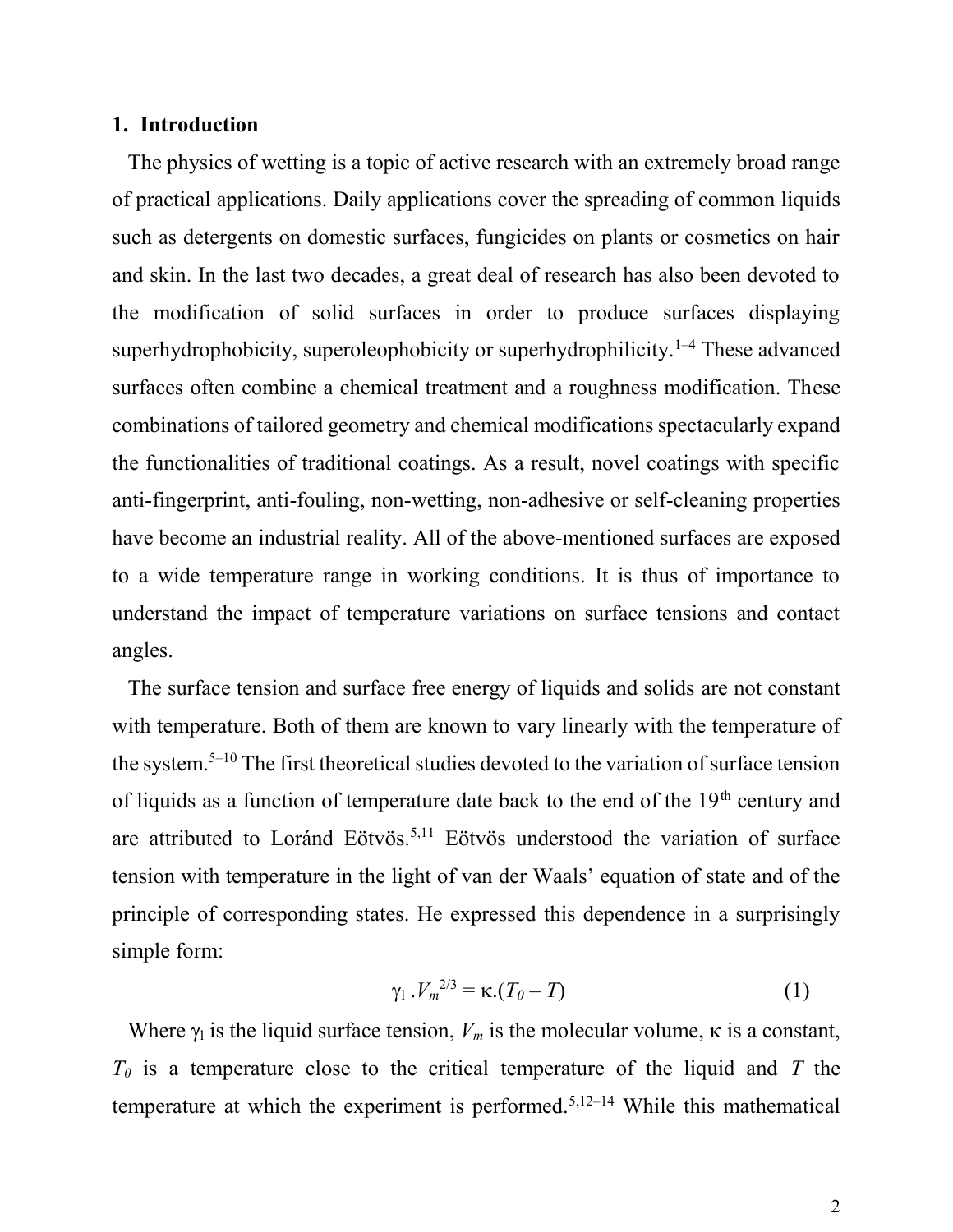formulation is working strikingly well with the usual non-polar liquids, and to a lesser extent with polar liquids, the Eötvös  $\kappa$  constant is specific to each liquid.<sup>5,8,12,13</sup> The Eötvös law has been reinterpreted on theoretical grounds and proved a valid heuristic model when the vapor density is negligible compared with the liquid density.<sup>12–14</sup> A particular interpretation of this equation relies on Gibbs' free energy formulation ( $\Delta G = \Delta H - T \Delta S$ ). The constant  $\kappa$  is then understood as the entropy change when liquid molecules migrate from the core of the liquid to the surface.<sup>12,13,15</sup> These considerations help explaining why hydrogen-bonded "structured" liquids such as water or alcohols usually have a lower entropy change than non-polar liquids.<sup>5,11–13</sup> Early corrections of Eötvös' law were also proposed by Katayama, Ramsay and Shields to account for surface tension nonlinearities near *Tc*, but these corrections are of little use in narrow working ranges above the melting temperature and far from the critical temperature. $8,11,13$  Aside the Eötvös model, other theoretical models also exist. For instance, a power-law model (sometimes named the Katayama-Guggenheim model) was also introduced by Ferguson and later backed up by Guggenheim's demonstration using the principle of corresponding states.<sup>8,16,17</sup> However, this model was restricted to non-polar liquids. The Flory, Orwoll and Vrijj equation of state theory can also be sued to predict surface tension from PVT data.<sup>18–20</sup> Nonetheless, this last approach requires specific equipment whereas Eötvös' law can be confirmed by surface tension measurements using the widely available pendant drop method.

Whereas it is really straight-forward to explain thermal surface tension variations, the variations of the contact angles with temperature are not that easy to explain. There exist several works in the literature dedicated to the variation of the static contact angle  $\theta_s$  as a function of the temperature. As a general rule, the contact angle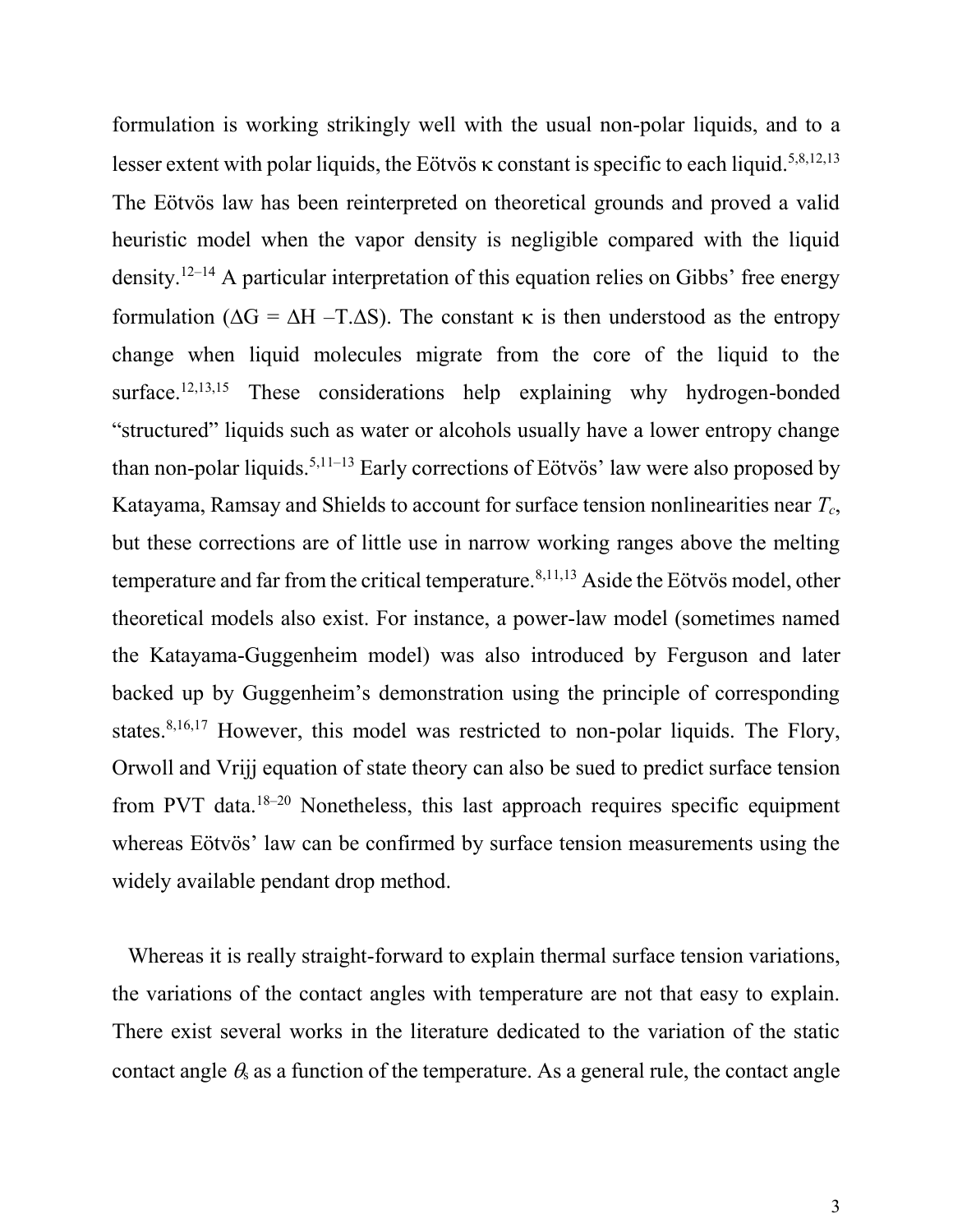is found to decrease with an increasing temperature; however, some rare systems show the opposite behavior.<sup>21</sup> Furthermore, the literature shows disagreements as to the type of equation linking  $\theta_s$  and temperature. For instance, De Ruijter *et al.* measured a linear dependency of the contact angle  $\theta_s$  on the temperature for the squalane/PET system.<sup>22</sup> Petke and Ray also found a linear relationship between temperature and contact angle for a range of liquids on polymer surfaces.<sup>23</sup> Other authors found a different result with a linear dependency of  $\cos \theta$  on temperature.<sup>24,25</sup> Another more general view based on Gibbs adsorption isotherm and Polyani adsorption theory is that of a power-law dependency of  $\cos \theta$  on T; this view has the advantage of including the linear dependency of some other systems in a relatively narrower temperature range.<sup>26,27</sup> Eventually, another work reports complex  $\theta_s$ variations of *n*-decane on PTFE; the variations show singularities attributed to the various viscoelastic relaxations of PTFE in the studied temperature range.<sup>28</sup> Interestingly, the *dynamic* contact angle  $\theta_d$  can be well described using Eyring's reaction rate theory.<sup>22,24,29–31</sup> In this theory, the rate of a liquid molecule jumping in or out of an active site located at the solid surface near the triple line determines the triple line speed. This view explicitly considers the temperature dependency of  $\theta_d$ .

Regardless of the exact dependence of  $\theta$  on temperature, a temperature-dependent wetting transition also exists.<sup> $7,32-36$ </sup> This transition is sometimes abrupt and it marks the shift from a partial (or pseudo-partial) wetting characterized by a positive contact angle to a complete wetting where the liquid spreads spontaneously on the surface. The wetting transition framework can be subdivided in three different cases: the continuous long-range critical wetting that is activated by a sign change of the Hamaker constant, a discontinuous first-order transition implying a discontinuity in the first derivative of the surface free energy and the critical wetting near the critical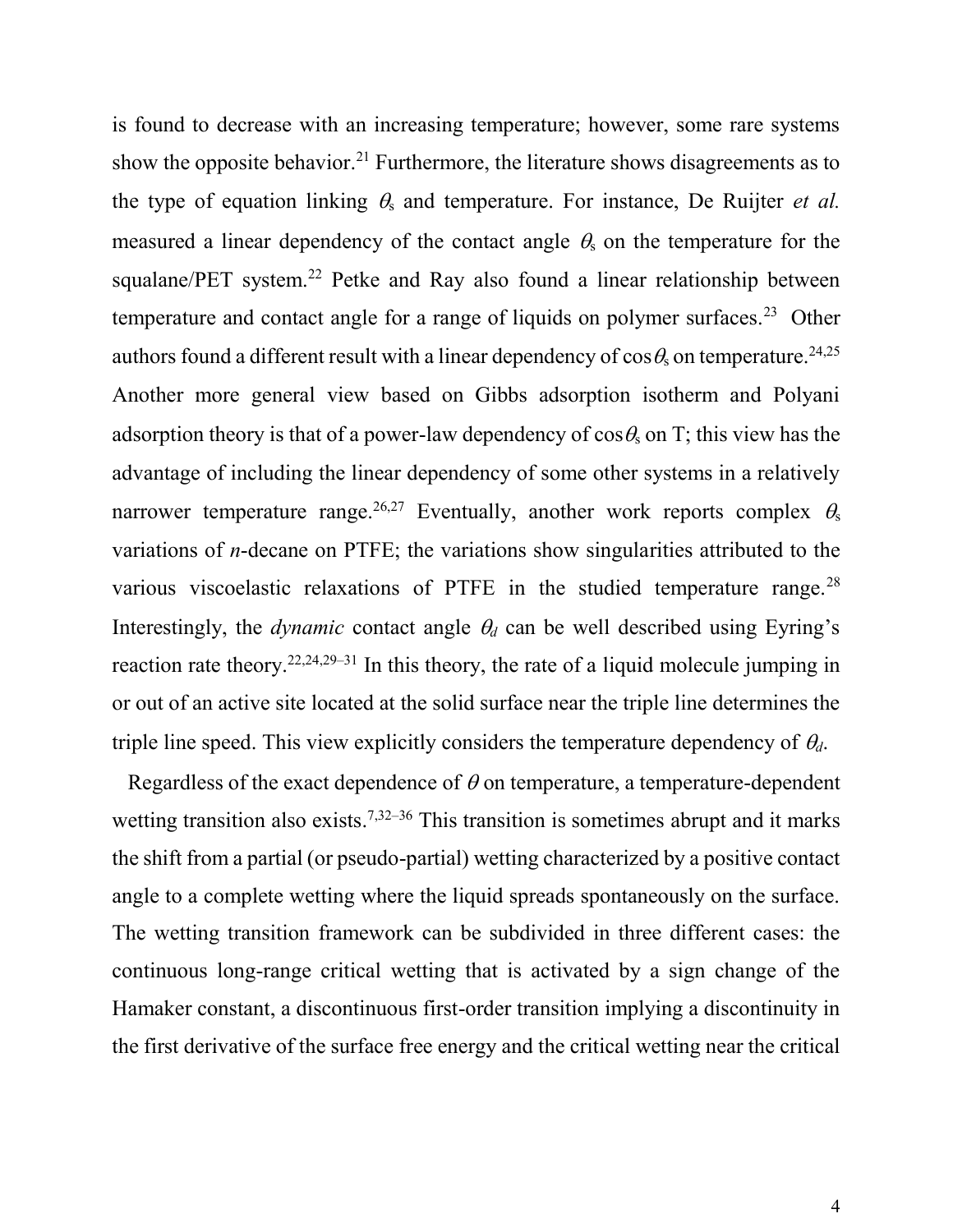temperature of the liquid.<sup>33,36,37</sup> The wetting transition is never treated in a more general theoretical framework.

The present work is a different theoretical framework purported to the study of the temperature-dependence of the static contact angle. The effect of temperature was assessed in the light of the transition state theory. An alternative view is then proposed that correlates the amplitude of surface waves and the self-similar distortions of the triple line real surfaces modeled with a homogeneous distribution of potential wells.

#### *2.* **Descriptive models: thermocapillary motion versus bound states**

A description of the static contact angle as a function of temperature is introduced in this paragraph. This view is solely based on mechanistic considerations around the specific case of partial wetting of small monomolecular liquids; the cases of liquid macromolecules or colloids need to integrate obvious corrections such as collective displacement, interfacial repulsion or adsorption and specific Brownian motion. Thermal noise needs to be introduced first: it is well-known that the surface of liquids bears a certain roughness due to the existence of thermally excited capillary waves that introduce surface fluctuations.<sup>38-41</sup> The amplitude of these surface waves is proportional to:

$$
\xi = \sqrt{\frac{k_B T}{\gamma_l}}\tag{2}
$$

Where  $k_B$  is the Boltzmann constant, T is the temperature and  $\gamma_1$  is the liquid surface tension. Consequently,  $\xi$  is the characteristic length (also known as the thermal length) of the problem and its theoretical value is in the order of 2-3 Å.<sup>38,42,43</sup> The measured root-mean-square amplitude of surface waves has been measured at ~5-7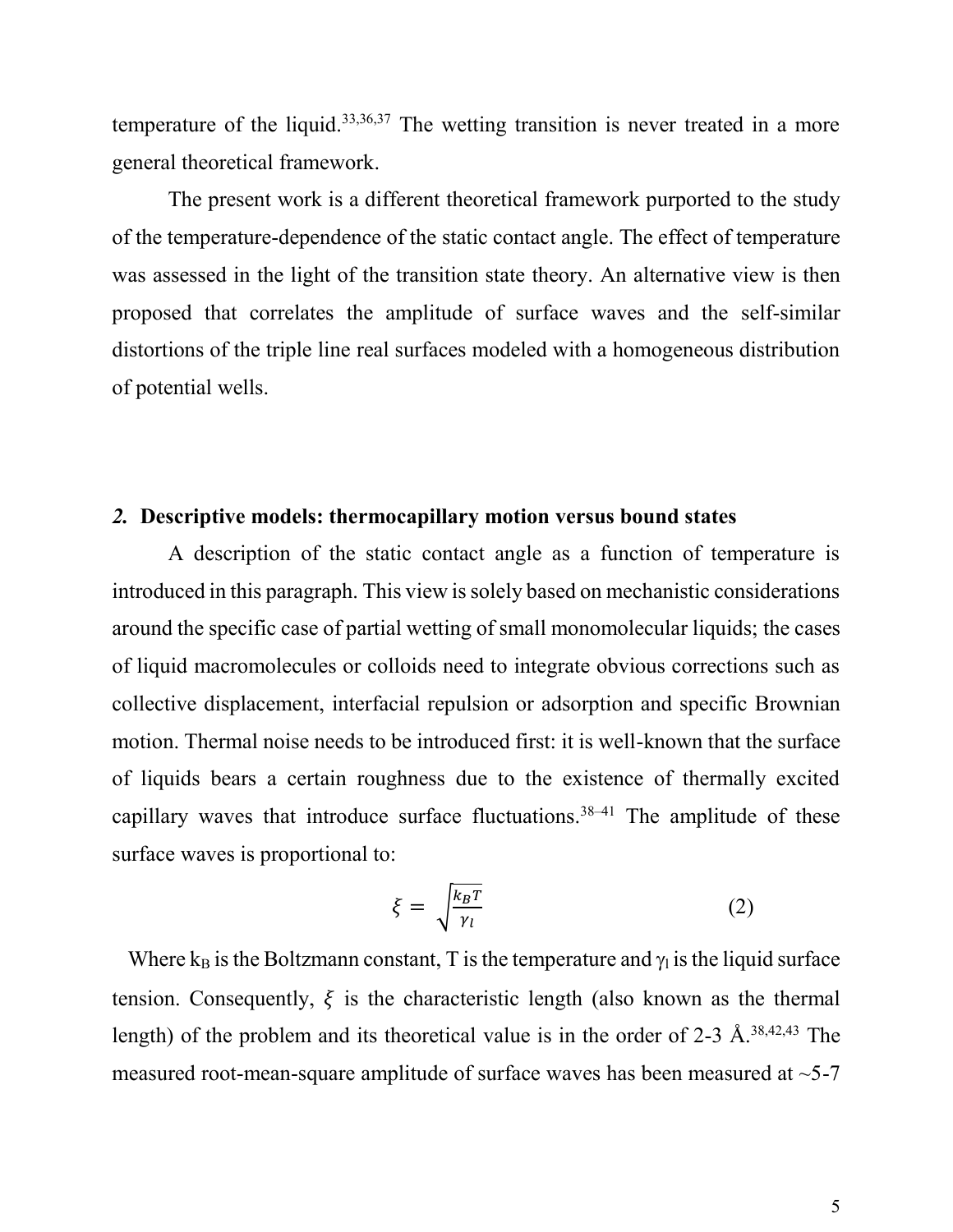Å for liquids such as alkanes or ethanol.<sup>39,40</sup> In recent works, it has been shown that the thermal fluctuations at the liquid-gas interface expand all the way to the triple  $line<sup>43</sup>$ 

The triple line has so far been described as a discontinuity anchored (or *pinned*) microscopically on a chemically heterogeneous surface; bound states of liquid molecules are due to the presence of periodically arranged potential wells (or *weak heterogeneities*) at the surface of the substrate.<sup>7,44–46</sup> Triple line pinning has a length scale is typically around 1 nm, which is in the same order of magnitude as  $\xi$ .<sup>7,44,45</sup> However, the competition between thermal fluctuations and liquid binding at the solid surface has never been used to provide useful scaling arguments related to the triple line description, to the best of our knowledge.

Let's start the demonstration based on the application of the theory of absolute reaction rates, in a spirit similar to that developed in the pioneering work of Blake and Haynes $(1969)$ .  $30,47,47,48$  If one imagines that a liquid molecule at the triple line jumps forward and is adsorbed, the rate constant can be expressed as :

$$
k_{ads} = \tau \frac{F_{ads}^{\ddagger}}{F_{norm}} \frac{k_B T}{h} e^{\frac{-E_{ads}}{k_B T}}
$$
(3)

Where  $\tau$  is the transmission coefficient, also known as the steric factor; it allows for all the collisions not be effective when the energy requirements are satisfied.  $F_{ads}^{\ddagger}$  is the partition function for the activated site and  $F_{norm}$  is the partition function for the normal state.<sup>49</sup> Naturally, h is the Planck constant. The same formula can be written for desorption, when an adsorbed liquid molecule moves backwards from the gas phase to the liquid one: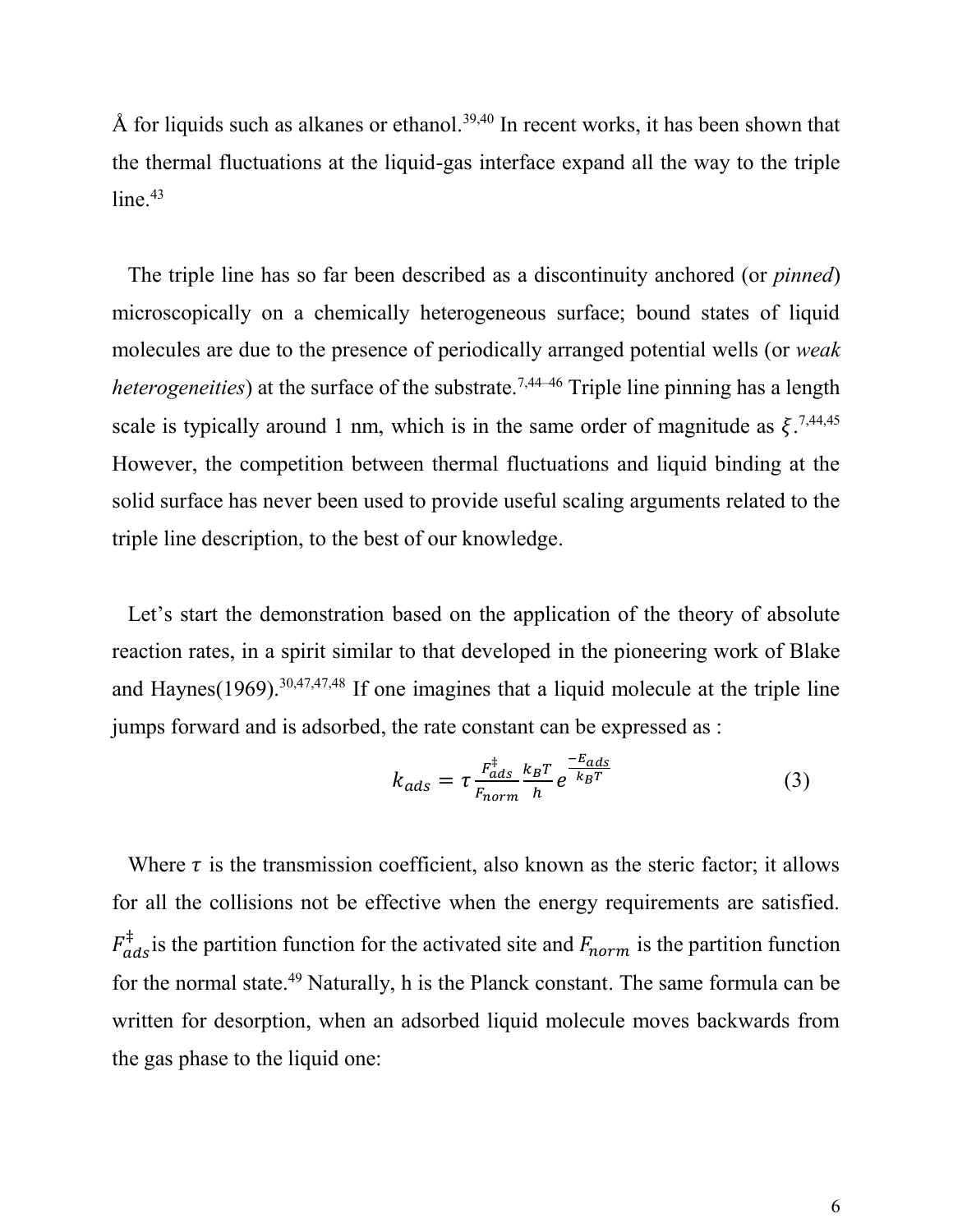$$
k_{des} = \tau \frac{F_{des}^{\ddagger}}{F_{norm}} \frac{k_B T}{h} e^{\frac{-E_{des}}{k_B T}}
$$
(4)

The transmission coefficient remains the same due to symmetry considerations. As proposed by Blake, the net rate of exchange is zero at equilibrium, thus:

$$
k_{des} = k_{ads} \tag{5}
$$

Therefore:

$$
\frac{F_{ads}^{\ddagger}}{F_{des}^{\ddagger}} = e^{\frac{-(E_{ads} - E_{des})}{k_B T}}
$$
(6)

This result was originally proposed by Blake and Haynes.<sup>30</sup> The term  $E_{ads}$   $E_{des}$  will simply be called activation energy  $E^{\ddagger}$  in the rest of the article This energy is also the energy that is required to maintain the presence of a liquid front near a statistically defined triple line at the equilibrium temperature, balancing thermocapillary effects with fast adsorption-desorption phenomena. The main hypothesis of this work is that the triple line is stochastically jumping forward and backward with an amplitude equal to that of thermocapillary waves, *i.e.*  $\xi$ . This energy can thus be expressed as:

$$
E^{\ddagger} \sim -S. \xi^2 \tag{8}
$$

Where S is the spreading parameter, corresponding to the free energy difference between a dry solid and the same solid covered by a liquid:7,50

$$
S = \gamma_{sv} - (\gamma_{sl} + \gamma_l) \tag{9}
$$

It is known that *S* > 0 corresponds to the total wetting case and *S* < 0 corresponds to the partial wetting case. Using the law of Young-Dupré, it is possible to express *S* as a function of the contact angle  $\theta$ :<sup>7,44</sup>

$$
S = \gamma_l(\cos\theta - 1) \tag{10}
$$

Which brings a macroscopic parameter that is measurable (*θ*) in an equation otherwise built on microscopic considerations:

$$
\frac{F_{ads}^{\ddagger}}{F_{des}^{\ddagger}} = e^{\frac{\gamma_l(\cos\theta - 1)\cdot\xi^2}{k_BT}} = e^{\cos\theta - 1}
$$
 (11)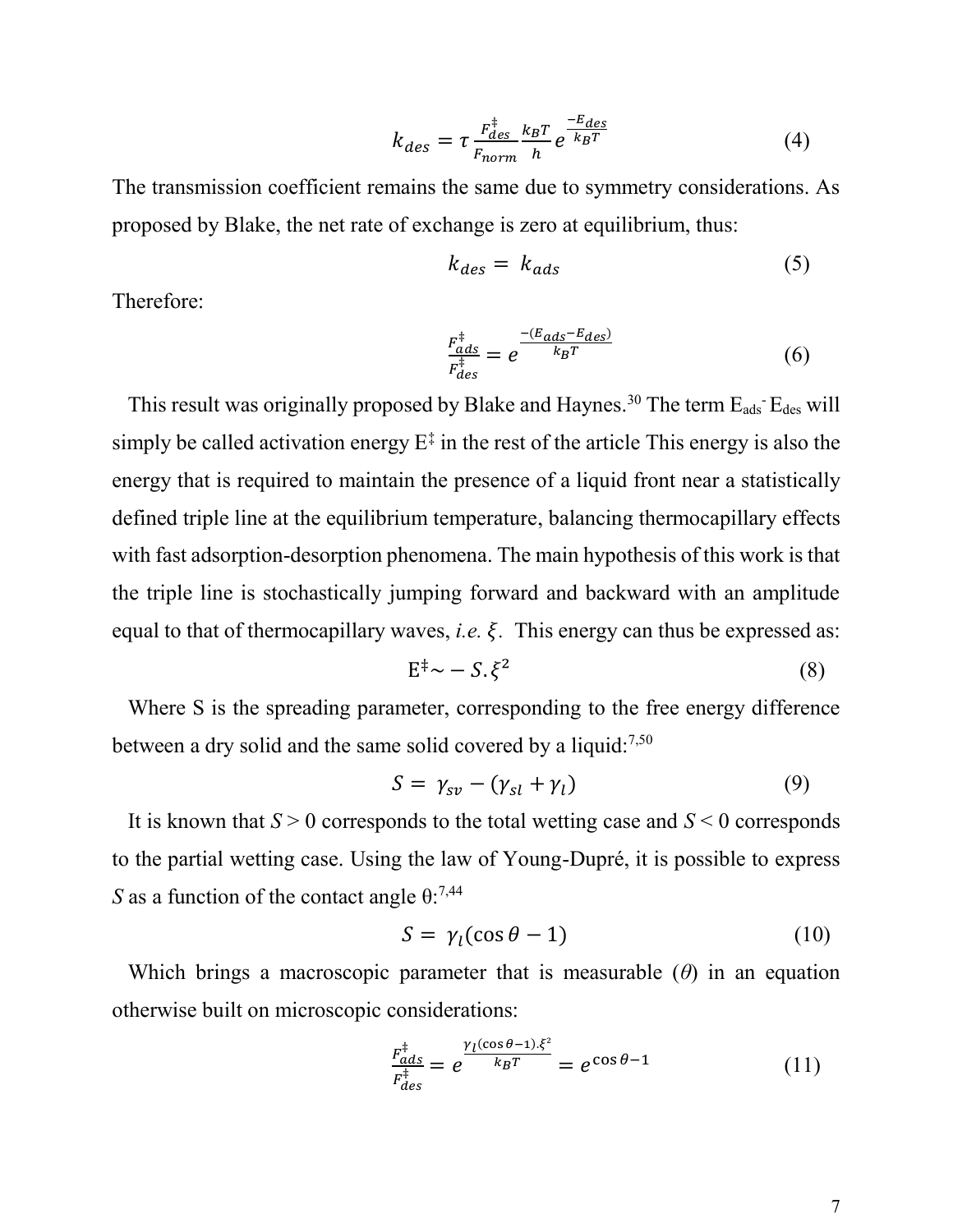Now, in the equilibrium state, one can consider that ratio of partition functions is the ratio of a capillary wave amplitude divided by a cutoff length  $\le d$  >. This characteristic distance  $(*d*)$  can be understood as the correlation distance between adsorption sites (or wells of potential) on the surface. This concept was developed and successfully used by others in the so-called *weak pinning* framework in order to explain contact angle hysteresis.<sup>44,46</sup> Therefore :

$$
\frac{F_{ads}^{\ddagger}}{F_{des}^{\ddagger}} \sim \left(\frac{\xi}{\langle d \rangle}\right)^f \tag{12}
$$

Where *f* is the fractal dimension of the problem:  $1 \le f < 2$  for a linear "normal" triple line and  $2 \le f < 3$  for a planar triple line, *i.e.* a Cassie-Baxter state with entrapped gas between the solid surface and the liquid. On the opposite, if "hemiwicking" takes place (Wenzel state),  $f < I$  since the liquid is channeled through the surface grooves ahead of the triple line, thereby decreasing the fraction of triple line in contact with the solid. In this equation, the parameters f and  $\le d$  > need to be determined for each {solid ; liquid} pair since each liquid will uniquely "probe" a given solid due the specificities of their chemical interplay (Van der Waals forces, hydrogen bonds, electrostatic forces,  $\pi$ -interactions, etc), steric effects and the energy landscape of the solid surface. Therefore, a very simple equation is produced that describes the variations of contact angle with temperature:

$$
\left(\frac{\xi}{\langle d \rangle}\right)^f \sim e^{\cos \theta - 1} \tag{13}
$$

Or:

$$
f. \ln\left(\frac{\xi}{\langle d \rangle}\right) = \cos\theta - 1 \tag{14}
$$

One notices that the transition to complete wetting ( $\theta = 0$ ) matches to  $\xi = \langle d \rangle$ , meaning that the critical wetting temperature corresponds capillary waves with an amplitude equal to the correlation distance between adsorption sites. In energy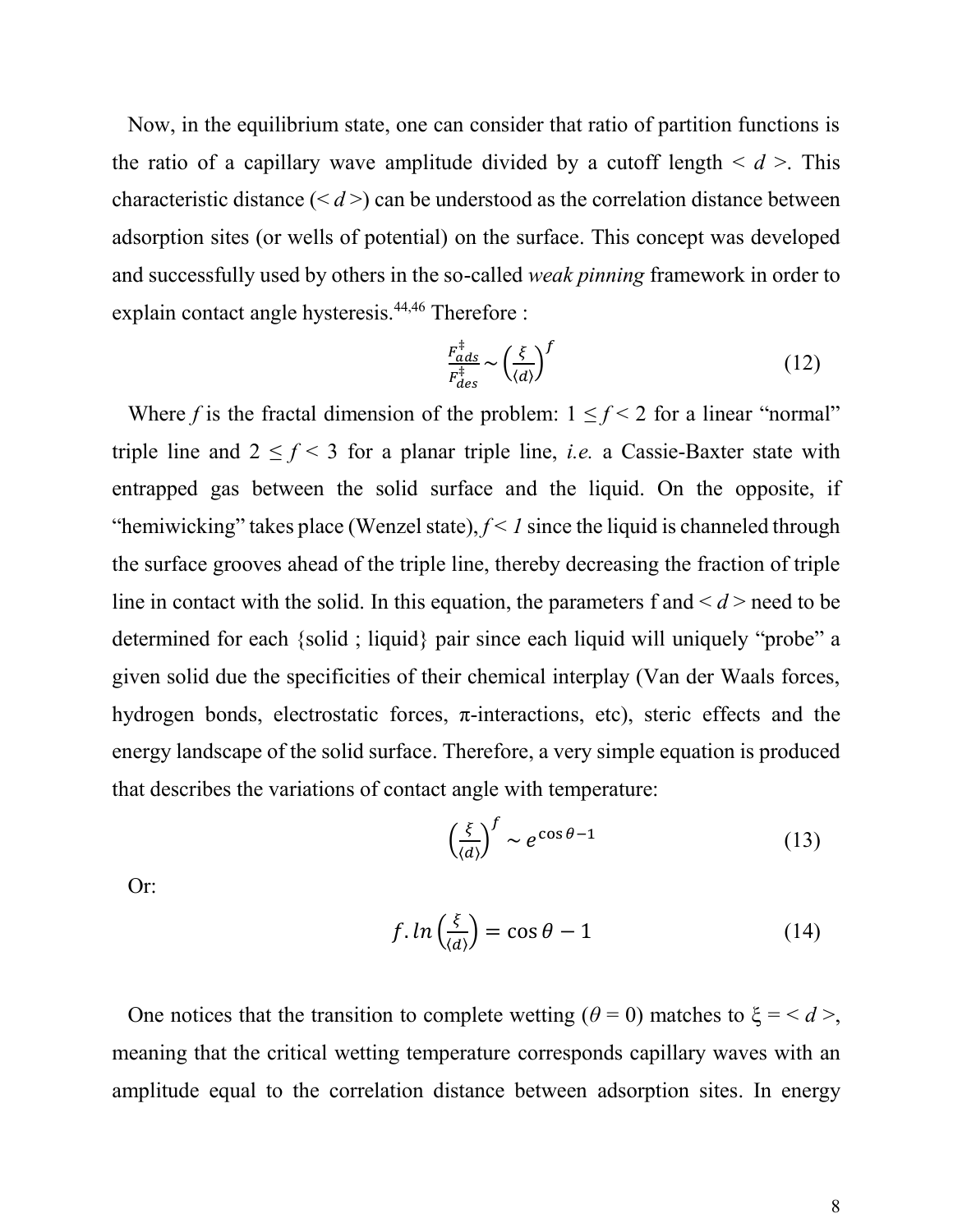terms, this can be understood as modification of the energy landscape to the point where the activation energy between two states disappears at a critical temperature, *i.e.* the activated state and the initial state have the same energy. The overall slope is always negative (as expected for an infinite spreading in the complete wetting case) and the energy landscape still bears  $\le d$  >-periodic variations corresponding to the remaining presence of adsorption sites. A schematic is given in Figure 1. This model is also congruent with that of Prevost *et al.* which states that the triple line advances through thermally-activated jumps.<sup>51</sup>



x (arbitrary triple line displacement)

**Figure 1.** Conceptual view of the energy landscape involved at different temperatures

## **3. Conclusions**

An alternative wetting model is proposed based on the transition state theory. This model encompasses regular wetting but also wetting on natural surfaces, *i.e*. Cassie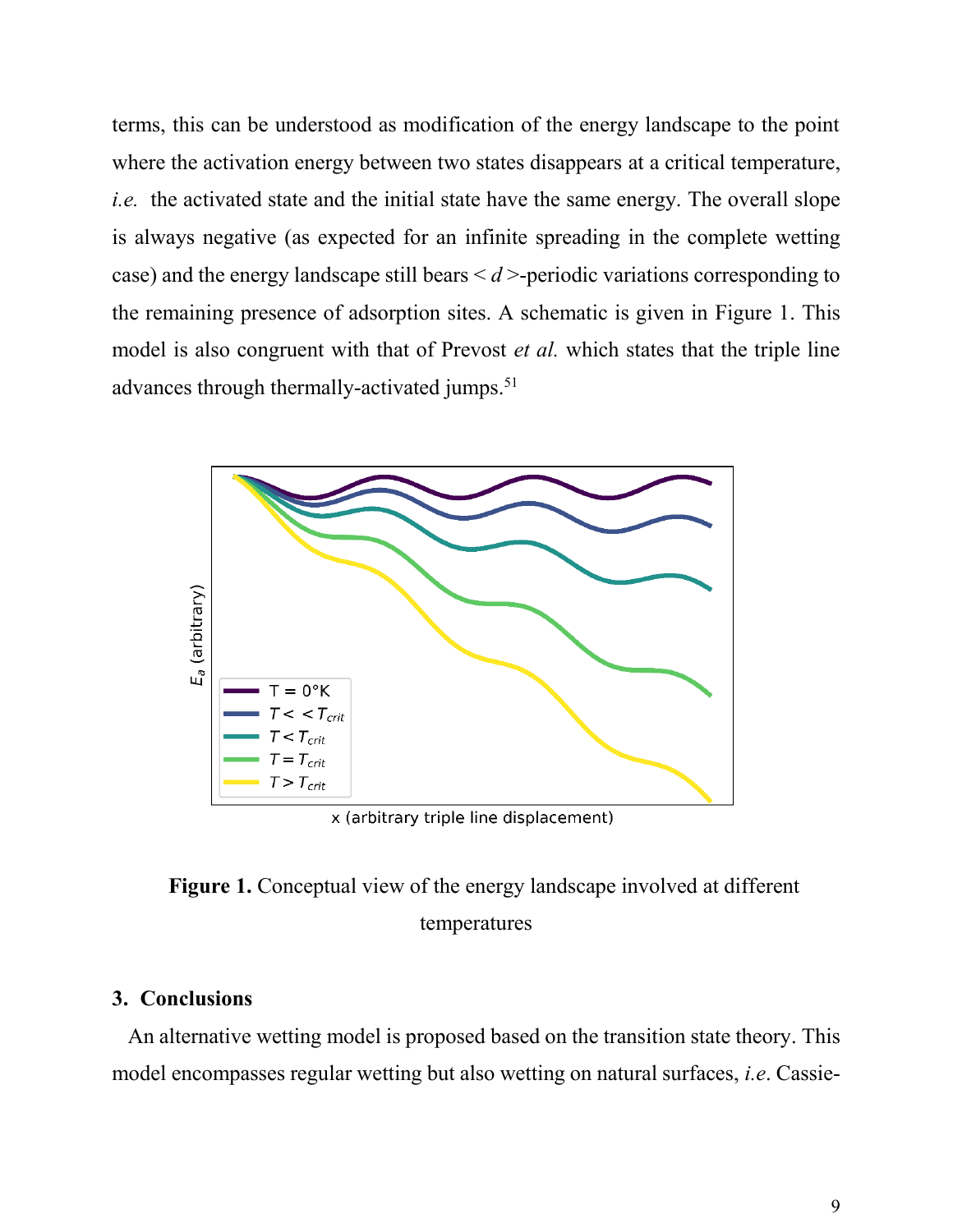Baxter or Wenzel states, and the transition to complete wetting. A hypothesis is made: the surface wave amplitude is "tuned" to a triple distortion amplitude characteristic of a set of correlated random heterogeneities. These heterogeneities are interpreted as wells of potentials. Under this hypothesis, a good description of the static contact angle variations with temperature can be provided for polar and dispersive liquids on a large set of materials representing real surfaces, using only two understandable variables, a fractal dimension *f* and a cutoff length < *d* >. This theory doesn't at present cover the case of macromolecular liquids, polymer solutions or suspensions. However, it shows that the static contact angle is the result of thermally activated jumps and it seems to hold for a very wide range of contact angles. Experiments were conducted on a set of six solid surfaces (PTFE, glass, stainless steel, brass, zirconia and alumina) and using six liquids with a wide range of polarities with temperatures varying from 25 to 240°C. These results were confronted to the proposed equation (Eq. 14) by fitting  $f$  and  $\le d$  > for each {liquid ; solid} pair and plotting  $-f \cdot \ln(\xi/(d))$  versus 1-cos $\theta$ . The agreement between the model and the experiments was excellent ( $R^2 > 0.96$ ). These experimental results will be presented in a subsequent publication.

#### **REFERENCES**

- (1) Quéré, D. Wetting and Roughness. *Annu. Rev. Mater. Res.* **2008**, *38* (1), 71–99. https://doi.org/10.1146/annurev.matsci.38.060407.132434.
- (2) Wang, G.; He, Y.; Wang, H.; Zhang, L.; Yu, Q.; Peng, S.; Wu, X.; Ren, T.; Zeng, Z.; Xue, Q. A Cellulose Sponge with Robust Superhydrophilicity and Under-Water Superoleophobicity for Highly Effective Oil/Water Separation. *Green Chem.* **2015**, *17* (5), 3093–3099. https://doi.org/10.1039/C5GC00025D.
- (3) Nishino, T.; Meguro, M.; Nakamae, K.; Matsushita, M.; Ueda, Y. The Lowest Surface Free Energy Based on −CF3 Alignment. *Langmuir* **1999**, *15* (13), 4321–4323. https://doi.org/10.1021/la981727s.
- (4) Li, X.-M.; Reinhoudt, D.; Crego-Calama, M. What Do We Need for a Superhydrophobic Surface? A Review on the Recent Progress in the Preparation of Superhydrophobic Surfaces. *Chem. Soc. Rev.* **2007**, *36* (8), 1350–1368.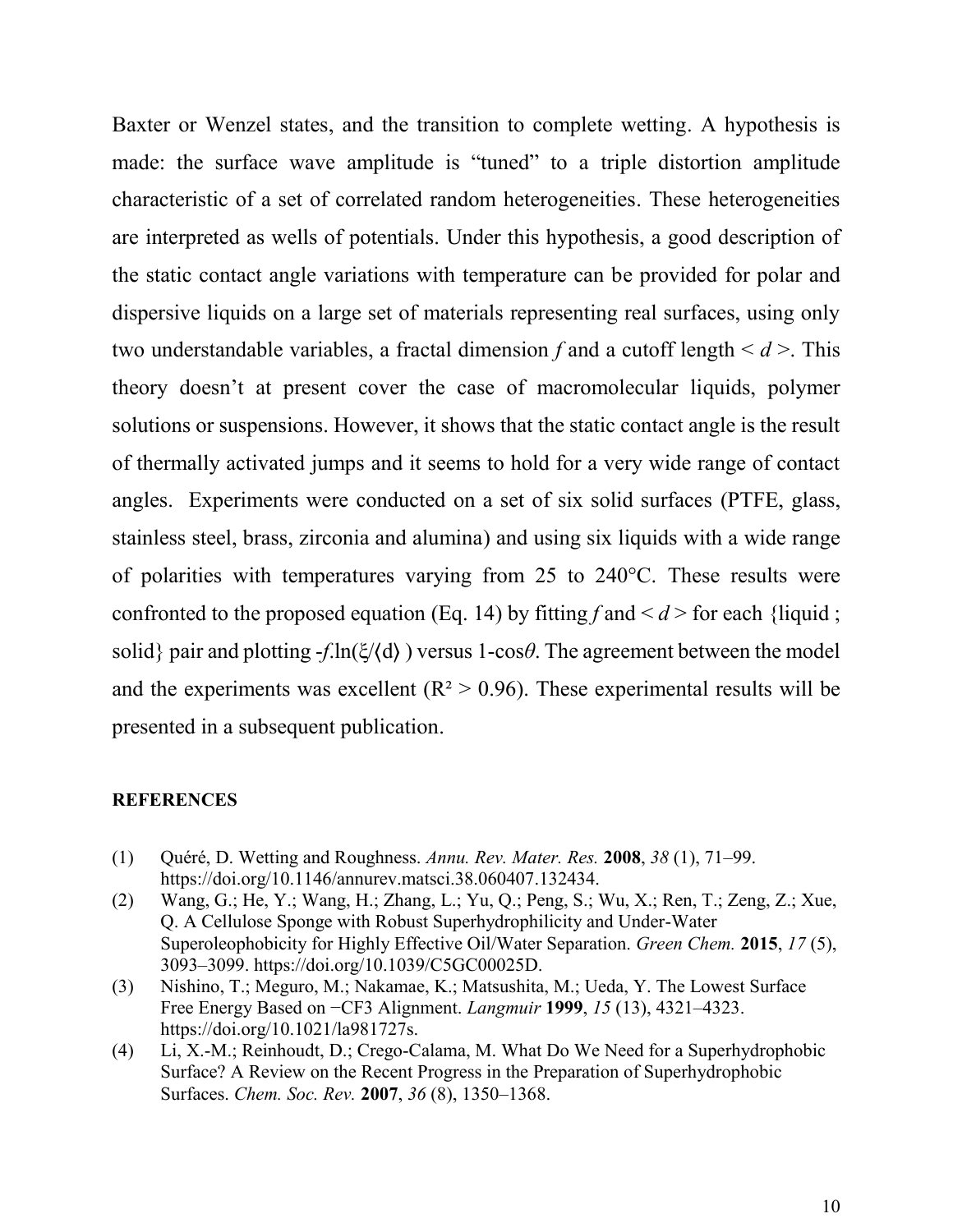- (5) Eötvös, R. Ueber Den Zusammenhang Der Oberflächenspannung Der Flüssigkeiten Mit Ihrem Molecularvolumen. *Ann. Phys.* **1886**, *263* (3), 448–459. https://doi.org/10.1002/andp.18862630309.
- (6) Macleod, D. B. On a Relation between Surface Tension and Density. *Trans Faraday Soc* **1923**, *19* (July), 38–41.
- (7) De Gennes, P.-G.; Brochard-Wyart, F.; Quéré, D. *Capillarity and Wetting Phenomena: Drops, Bubbles, Pearls, Waves*; Springer, 2004.
- (8) Ono, S.; Kondo, S. Molecular Theory of Surface Tension in Liquids. In *Structure of Liquids / Struktur der Flüssigkeiten*; Encyclopedia of Physics / Handbuch der Physik; Springer Berlin Heidelberg, 1960; pp 134–280. https://doi.org/10.1007/978-3-642-45947- 4\_2.
- (9) Van Oss, C. J. *Interfacial Forces in Aqueous Media*; CRC press, 2006.
- (10) Kayser, W. V. Temperature Dependence of the Surface Tension of Water in Contact with Its Saturated Vapor. *J. Colloid Interface Sci.* **1976**, *56* (3), 622–627. https://doi.org/10.1016/0021-9797(76)90130-2.
- (11) Ramsay, W.; Shields, J. The Variation of Molecular Surface-Energy with Temperature. *Philos. Trans. R. Soc. Math. Phys. Eng. Sci.* **1893**, *184* (0), 647–673. https://doi.org/10.1098/rsta.1893.0013.
- (12) Palit, S. R. Thermodynamic Interpretation of the Eötvös Constant. *Nature* **1956**, *177* (4521), 1180–1180. https://doi.org/10.1038/1771180a0.
- (13) Pászli, I.; László, K. Molar Surface Energy and Eötvös's Law. *Colloid Polym. Sci.* **2007**, *285* (13), 1505–1508. https://doi.org/10.1007/s00396-007-1723-8.
- (14) Lennard-Jones, J. E.; Corner, J. The Calculation of Surface Tension from Intermolecular Forces. *Trans. Faraday Soc.* **1940**, *36*, 1156–1162.
- (15) Perez-Diaz, J. L.; Alvarez-Valenzuela, M. A.; Sanchez-Garcia-Casarrubios, J.; Jimenez-Lopez, S. Ice Surface Entropy Induction by Humidity or How Humidity Prompts Freezing. *J. Multidiscip. Eng. Sci. Technol.* **2016**, *3* (1), 3825–3828.
- (16) Ferguson, A. On a Relation between Surface Tension and Density. *Trans. Faraday Soc.* **1923**, *19* (November), 407–412.
- (17) Guggenheim, E. A. The Principle of Corresponding States. *J. Chem. Phys.* **1945**, *13* (7), 253–261. https://doi.org/10.1063/1.1724033.
- (18) Dee, G. T.; Sauer, B. B. The Molecular Weight and Temperature Dependence of Polymer Surface Tension: Comparison of Experiment with Interface Gradient Theory. *J. Colloid Interface Sci.* **1992**, *152* (1), 85–103. https://doi.org/10.1016/0021-9797(92)90010-J.
- (19) Sauer, B. B.; Dee, G. T. Surface Tension and Melt Cohesive Energy Density of Polymer Melts Including High Melting and High Glass Transition Polymers. *Macromolecules* **2002**, *35* (18), 7024–7030. https://doi.org/10.1021/ma0202437.
- (20) Dee, G. T.; Ougizawa, T.; Walsh, D. J. The Pressure-Volume-Temperature Properties of Polyethylene, Poly(Dimethyl Siloxane), Poly(Ethylene Glycol) and Poly(Propylene Glycol) as a Function of Molecular Weight. *Polymer* **1992**, *33* (16), 3462–3469. https://doi.org/10.1016/0032-3861(92)91104-A.
- (21) Berim, G. O.; Ruckenstein, E. Dependence of the Macroscopic Contact Angle on the Liquid-Solid Interaction Parameters and Temperature. *J. Chem. Phys.* **2009**, *130* (18), 184712. https://doi.org/10.1063/1.3133327.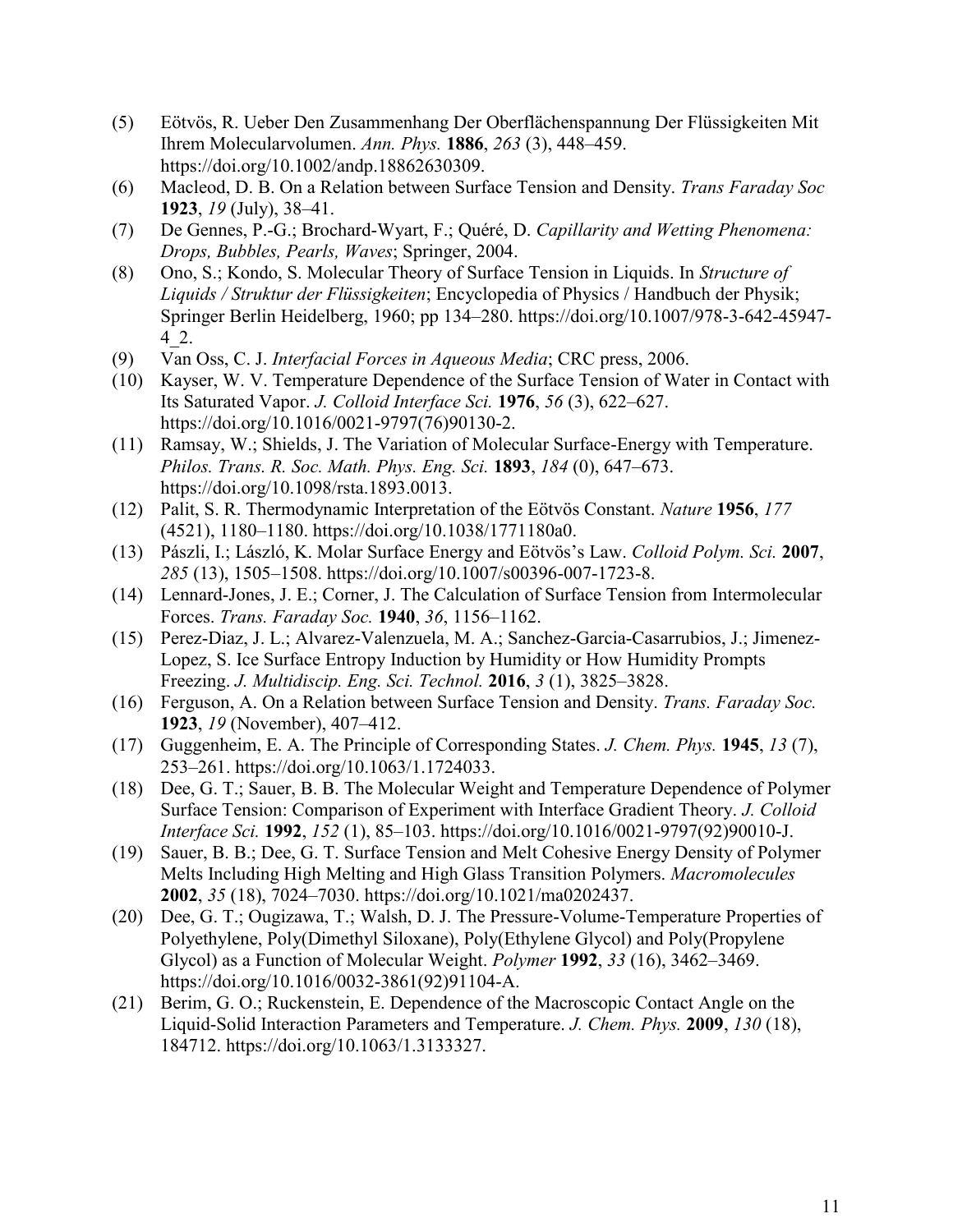- (22) de Ruijter, M.; Kölsch, P.; Voué, M.; De Coninck, J.; Rabe, J. P. Effect of Temperature on the Dynamic Contact Angle. *Colloids Surf. Physicochem. Eng. Asp.* **1998**, *144* (1–3), 235– 243. https://doi.org/10.1016/S0927-7757(98)00659-1.
- (23) Petke, F. D.; Ray, B. R. Papers Presented at the 43rd National Colloid SymposiumTemperature Dependence of Contact Angles of Liquids on Polymeric Solids. *J. Colloid Interface Sci.* **1969**, *31* (2), 216–227. https://doi.org/10.1016/0021- 9797(69)90329-4.
- (24) Gribanova, E. V. Dynamic Contact Angles: Temperature Dependence and the Influence of the State of the Adsorption Film. *Adv. Colloid Interface Sci.* **1992**, *39*, 235–255. https://doi.org/10.1016/0001-8686(92)80062-3.
- (25) Zisman, W. A. Relation of the Equilibrium Contact Angle to Liquid and Solid Constitution. In *Contact Angle, Wettability and Adhesion*; Advances in Chemistry; American Chemical Society: Washington DC, 1964; pp 1–51.
- (26) Bernardin, J. D.; Mudawar, I.; Walsh, C. B.; Franses, E. I. Contact Angle Temperature Dependence for Water Droplets on Practical Aluminum Surfaces. *Int. J. Heat Mass Transf.* **1997**, *40* (5), 1017–1033. https://doi.org/10.1016/0017-9310(96)00184-6.
- (27) Adamson, A. W. Potential Distortion Model for Contact Angle and Spreading. II. Temperature Dependent Effects. *J. Colloid Interface Sci.* **1973**, *44* (2), 273–281. https://doi.org/10.1016/0021-9797(73)90219-1.
- (28) Neumann, A. W.; Tanner, W. The Temperature Dependence of Contact Angles— Polytetrafluoroethylene/n-Decane. *J. Colloid Interface Sci.* **1970**, *34* (1), 1–8. https://doi.org/10.1016/0021-9797(70)90252-3.
- (29) Brochard-Wyart, F.; De Gennes, P. G. Dynamics of Partial Wetting. *Adv. Colloid Interface Sci.* **1992**, *39*, 1–11.
- (30) Blake, T. D.; Haynes, J. M. Kinetics of Liquid/Liquid Displacement. *J. Colloid Interface Sci.* **1969**, *30* (3), 421–423. https://doi.org/10.1016/0021-9797(69)90411-1.
- (31) Eyring, H. The Theory of Absolute Reaction Rates. *Trans. Faraday Soc.* **1938**, *34* (0), 41– 48. https://doi.org/10.1039/TF9383400041.
- (32) Indekeu, J. O. How Universal Is Critical-Point Wetting? *Phys. Stat. Mech. Its Appl.* **1991**, *177* (1), 428–436. https://doi.org/10.1016/0378-4371(91)90183-D.
- (33) Bonn, D.; Eggers, J.; Indekeu, J.; Meunier, J.; Rolley, E. Wetting and Spreading. *Rev. Mod. Phys.* **2009**, *81* (2), 739–805. https://doi.org/10.1103/RevModPhys.81.739.
- (34) de Gennes, P. G. Wetting: Statics and Dynamics. *Rev. Mod. Phys.* **1985**, *57* (3), 827–863. https://doi.org/10.1103/RevModPhys.57.827.
- (35) Shafrin, E. G.; Zisman, W. A. Effect of Temperature on Wetting of High- and Low-Energy Solid Surfaces. *J. Phys. Chem.* **1972**, *76* (22), 3259–3267. https://doi.org/10.1021/j100666a025.
- (36) Ragil, K.; Meunier, J.; Broseta, D.; Indekeu, J. O.; Bonn, D. Experimental Observation of Critical Wetting. *Phys. Rev. Lett.* **1996**, *77* (8), 1532–1535. https://doi.org/10.1103/PhysRevLett.77.1532.
- (37) Bonn, D.; Ross, D. Wetting Transitions. *Rep. Prog. Phys.* **2001**, *64* (9), 1085. https://doi.org/10.1088/0034-4885/64/9/202.
- (38) Aarts, D. G. A. L.; Schmidt, M.; Lekkerkerker, H. N. W. Direct Visual Observation of Thermal Capillary Waves. *Science* **2004**, *304* (5672), 847–850. https://doi.org/10.1126/science.1097116.